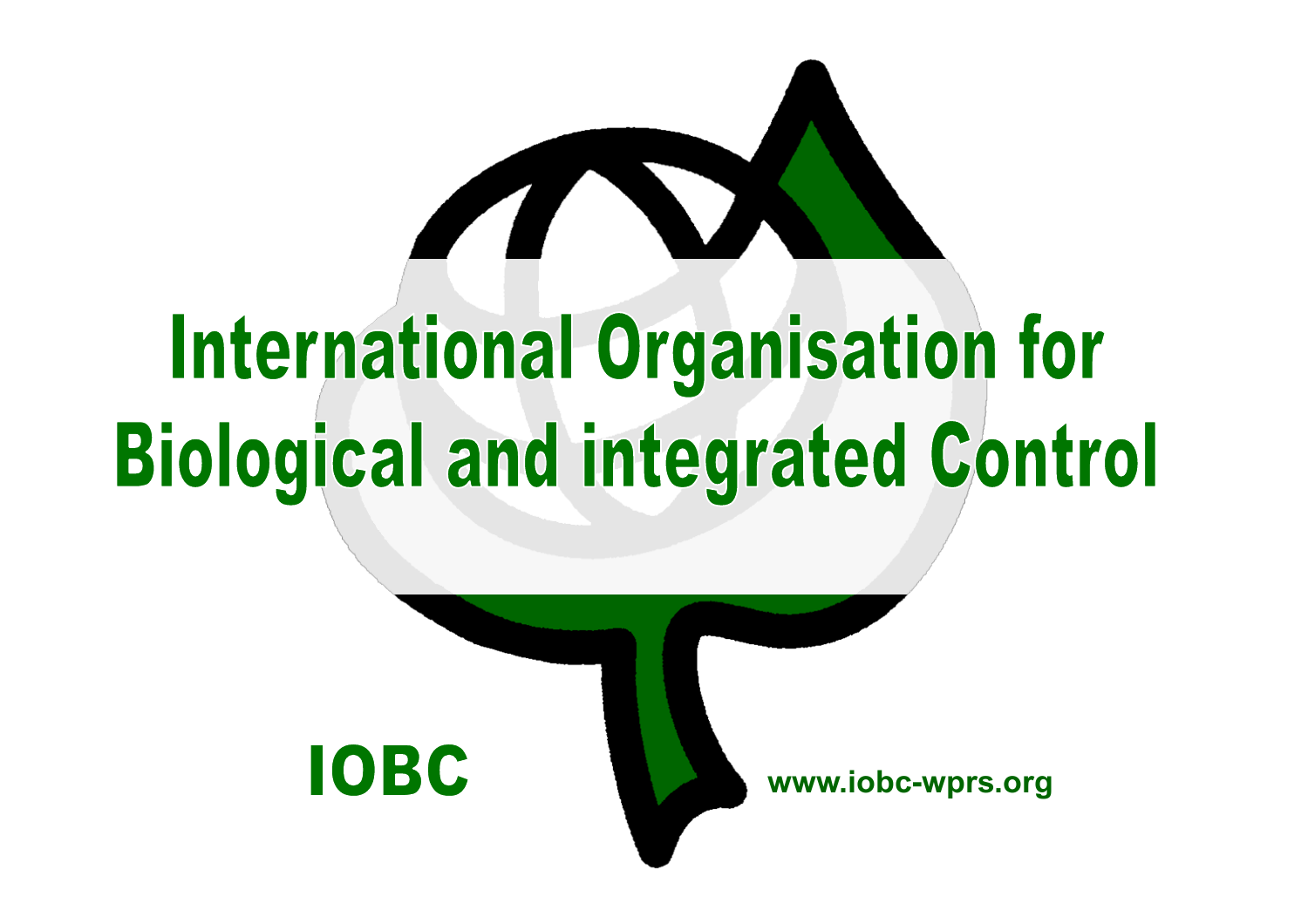

- **IOBC promotes research, development and implementation of biological control and integrated pest management (IPM) of pests and diseases in agricultural crops and forests**
- **IOBC is focussed on sustainable control methods**
	- **environmentally safe**
	- **economically feasible**
	- **socially acceptable**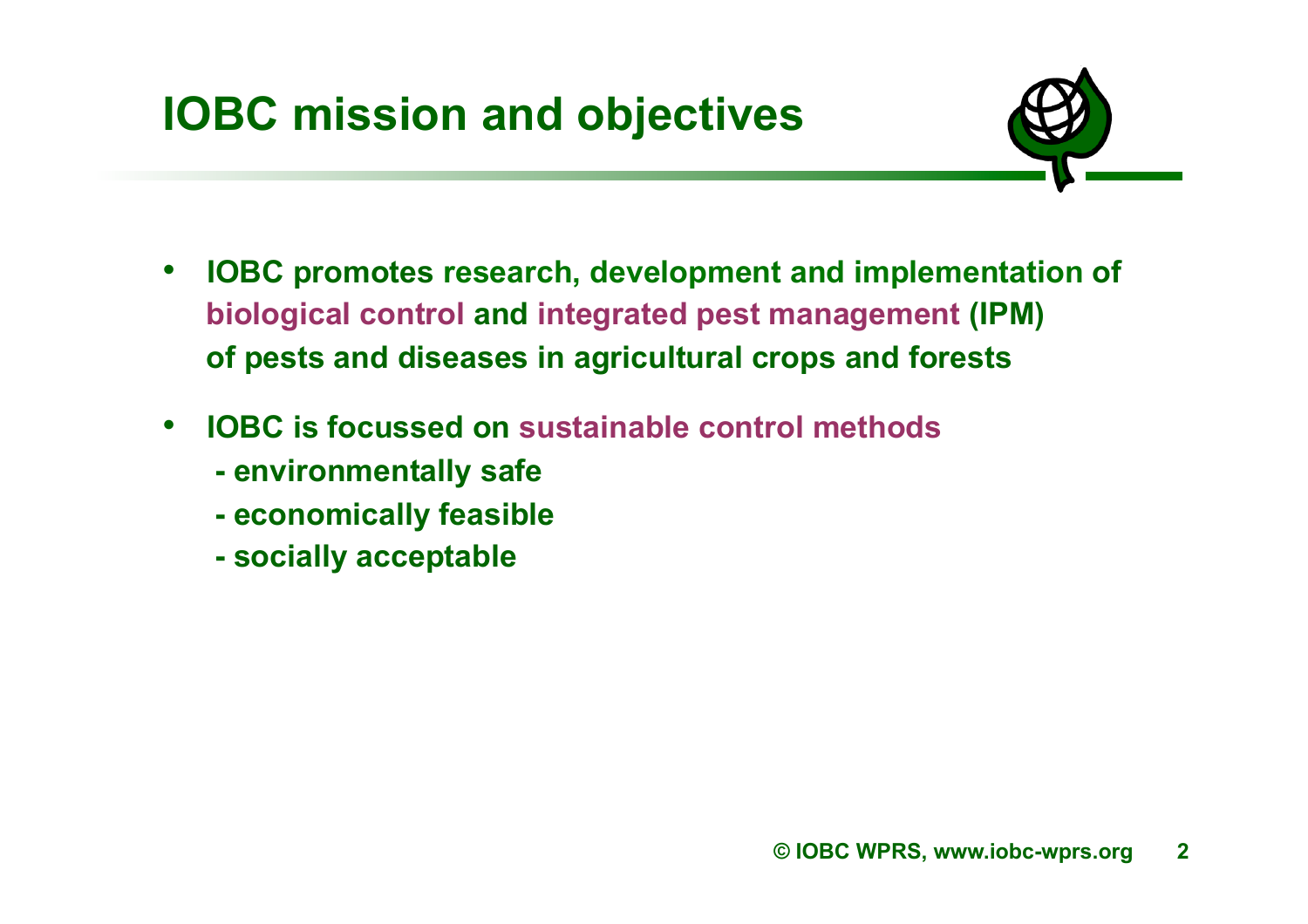

- **IOBC is a non-profit, scientific organization of individual and institutional members working with biological control, IPM and Integrated Production (IP)**
- **IOBC provides independent, professional advice on biological control, IPM and IP to policy makers, governments, advisory services and farmers**
- **IOBC raises public awareness of the economic and social importance of biological control, IPM and IP**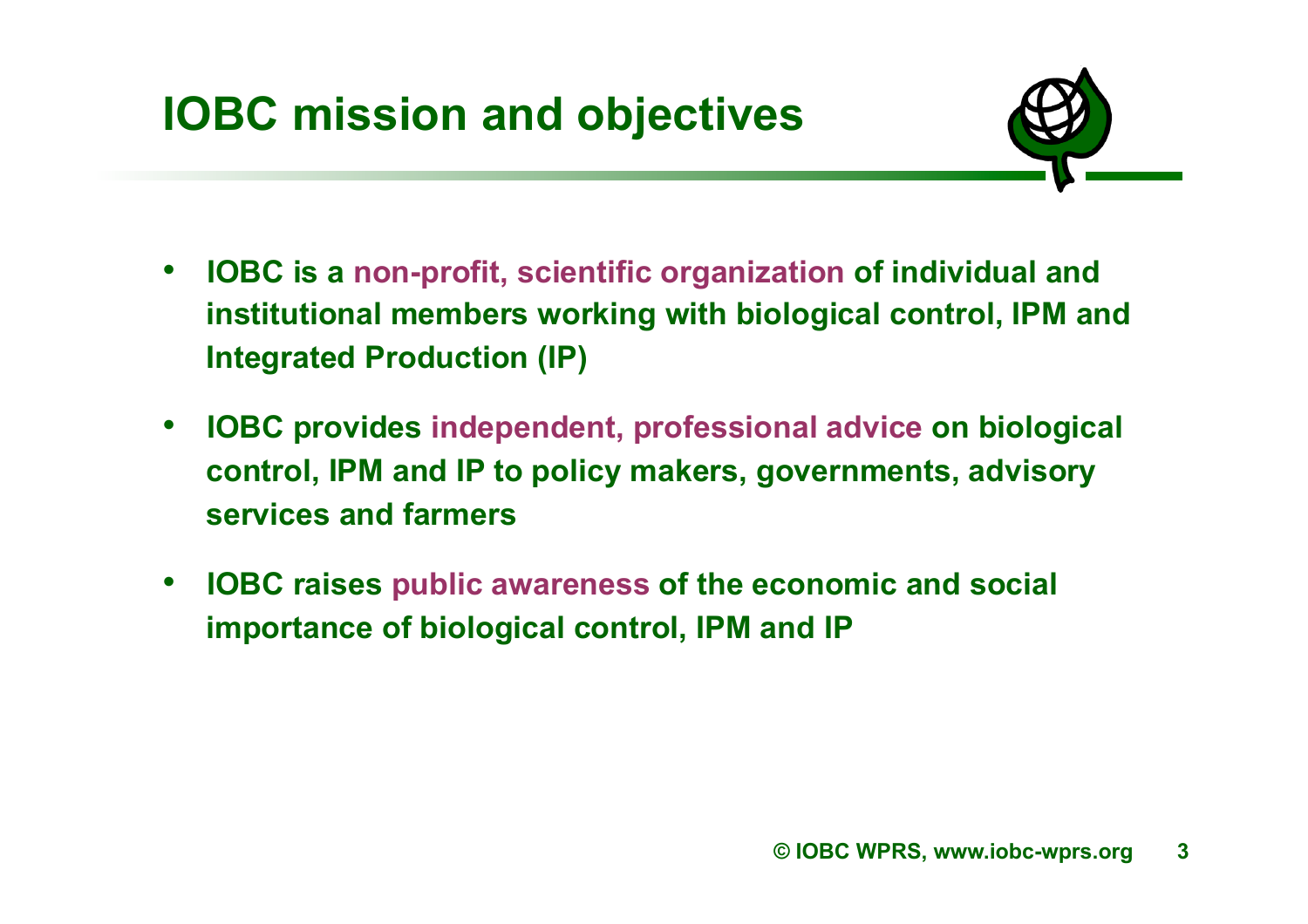

- **IOBC promotes international cooperation in research and development of biological control and IPM/IP through** 
	- **international working groups and commissions on specific biocontrol and IPM topics**
	- **organisation of conferences, meetings and symposia**
	- **facilitation of training in biocontrol and IPM**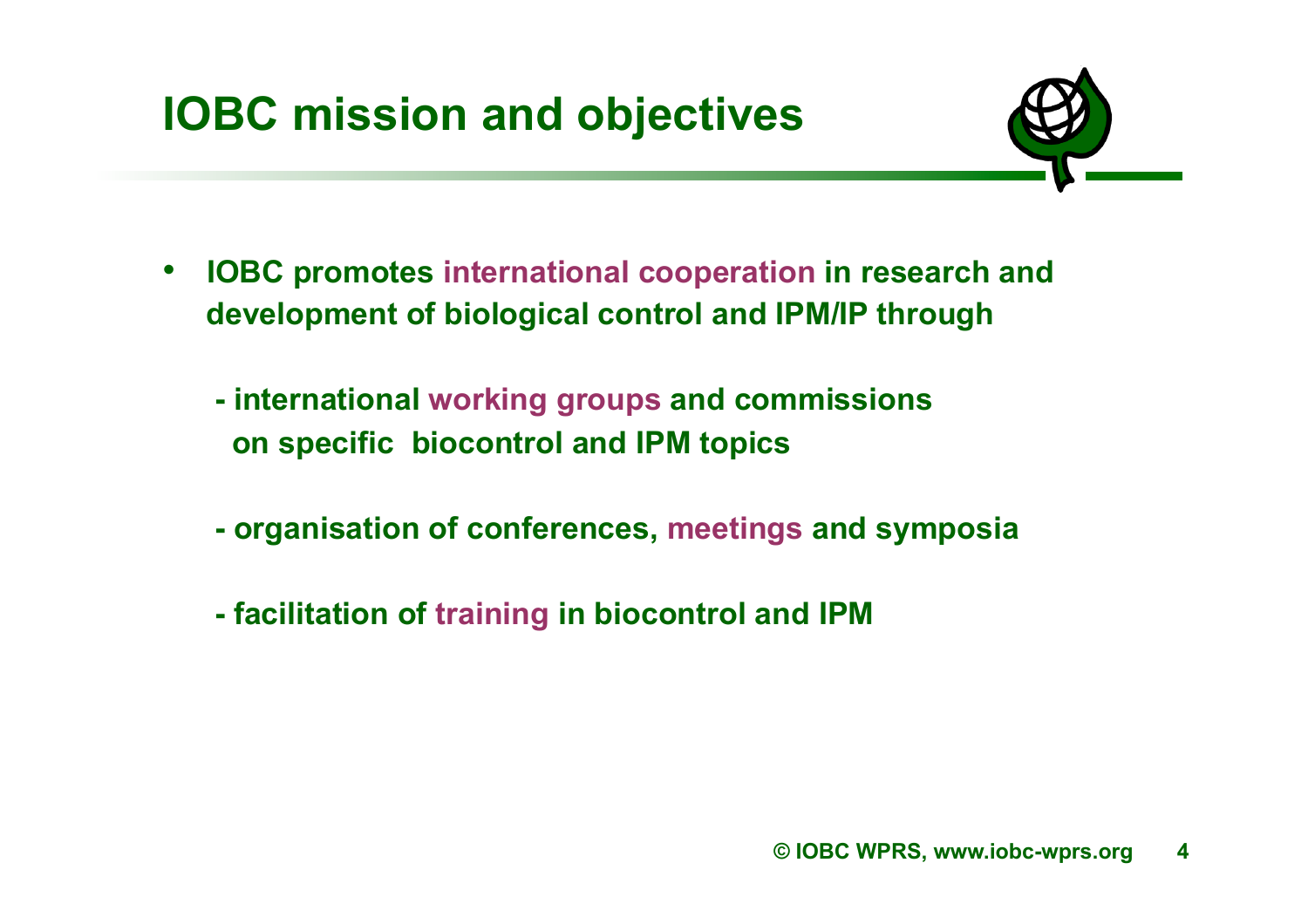

- **IOBC assists in the communication among biological control and IPM workers through** 
	- **dissemination of IOBC Books, Newsletters and Bulletins**
	- **online news (job offers, upcoming meetings, new Bulletins) on the website**
	- **publication of BioControl**

 **International, peer reviewed journal for basic and applied research on biological control of invertebrate, vertebrate and weed pests and plant diseases published by Springer , current impact factor: 2.215**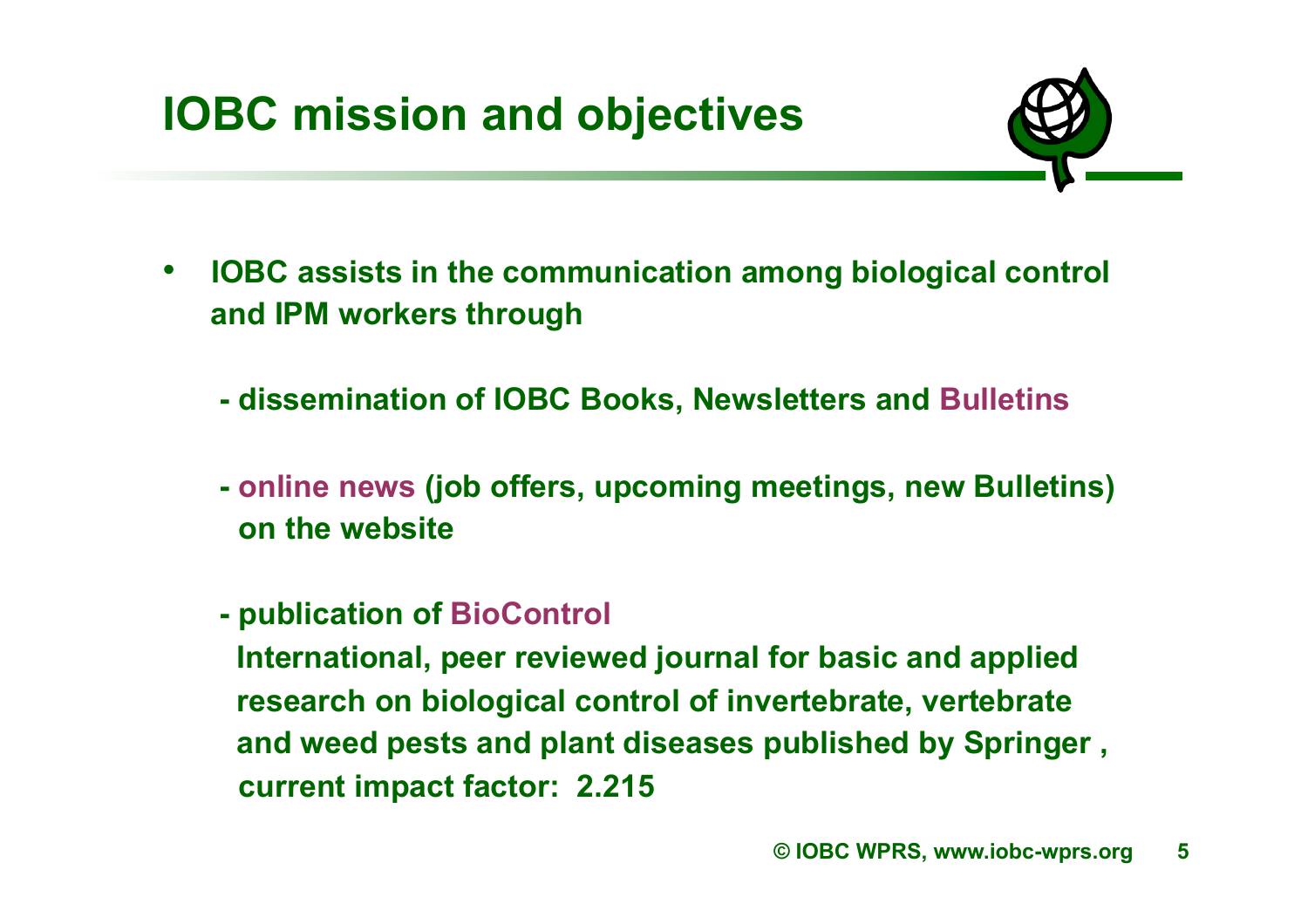## **IOBC organisation**

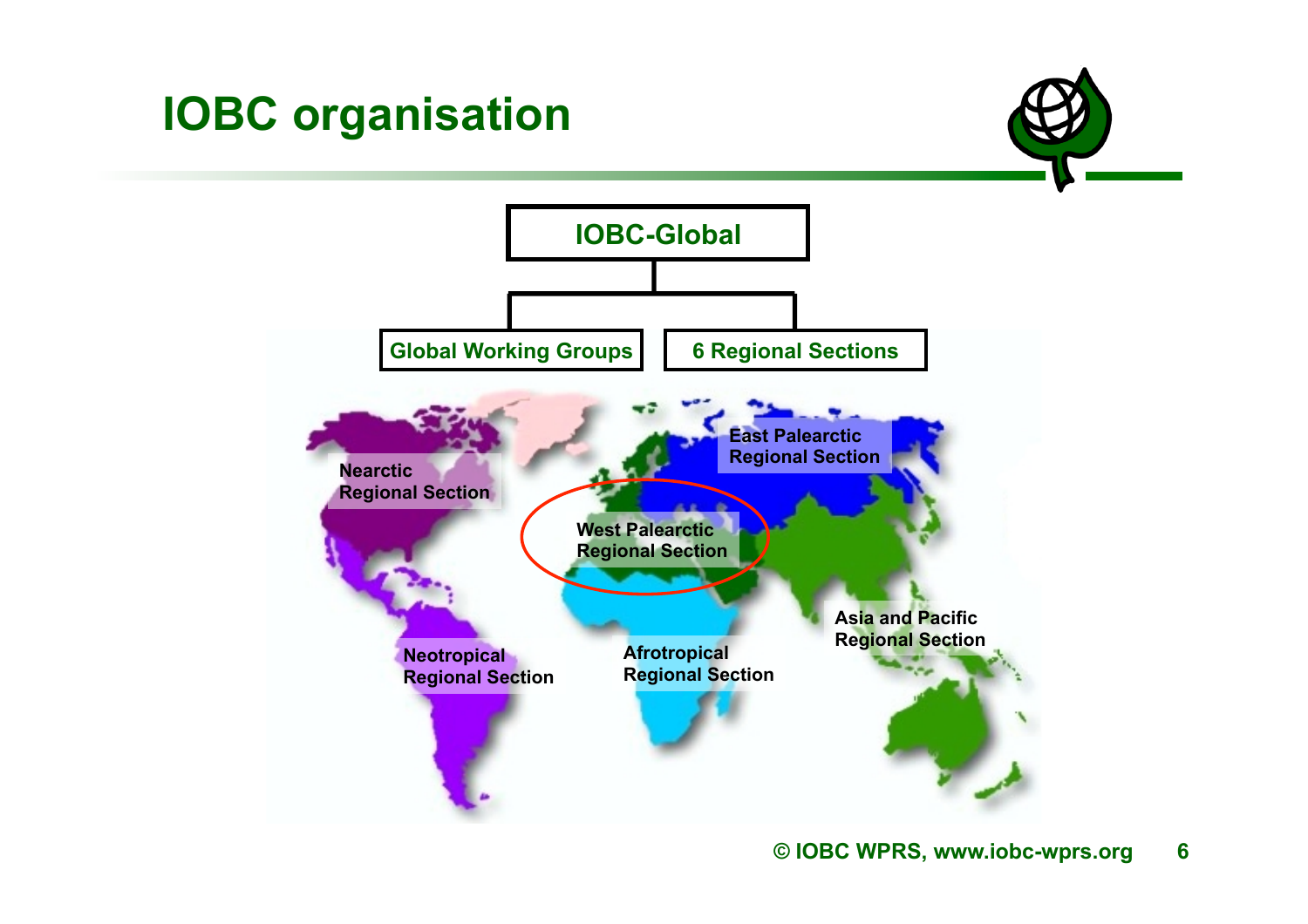## **IOBC WPRS**



#### **20 Working Groups**

- **Crop-focused: Citrus, olives, viticulture, fruit crops, oilseed crops, field vegetables, protected crops, oak forests**
- **Pest-focused: Mite pests, plant pathogens, stored product pests**
- **Method-focused: Plant resistance, GMO**'**s in IPM, landscape management, pheromones and other semiochemicals, pesticides and beneficials, multitrophic interactions in soil, insect pathogens and entomoparasitic nematodes**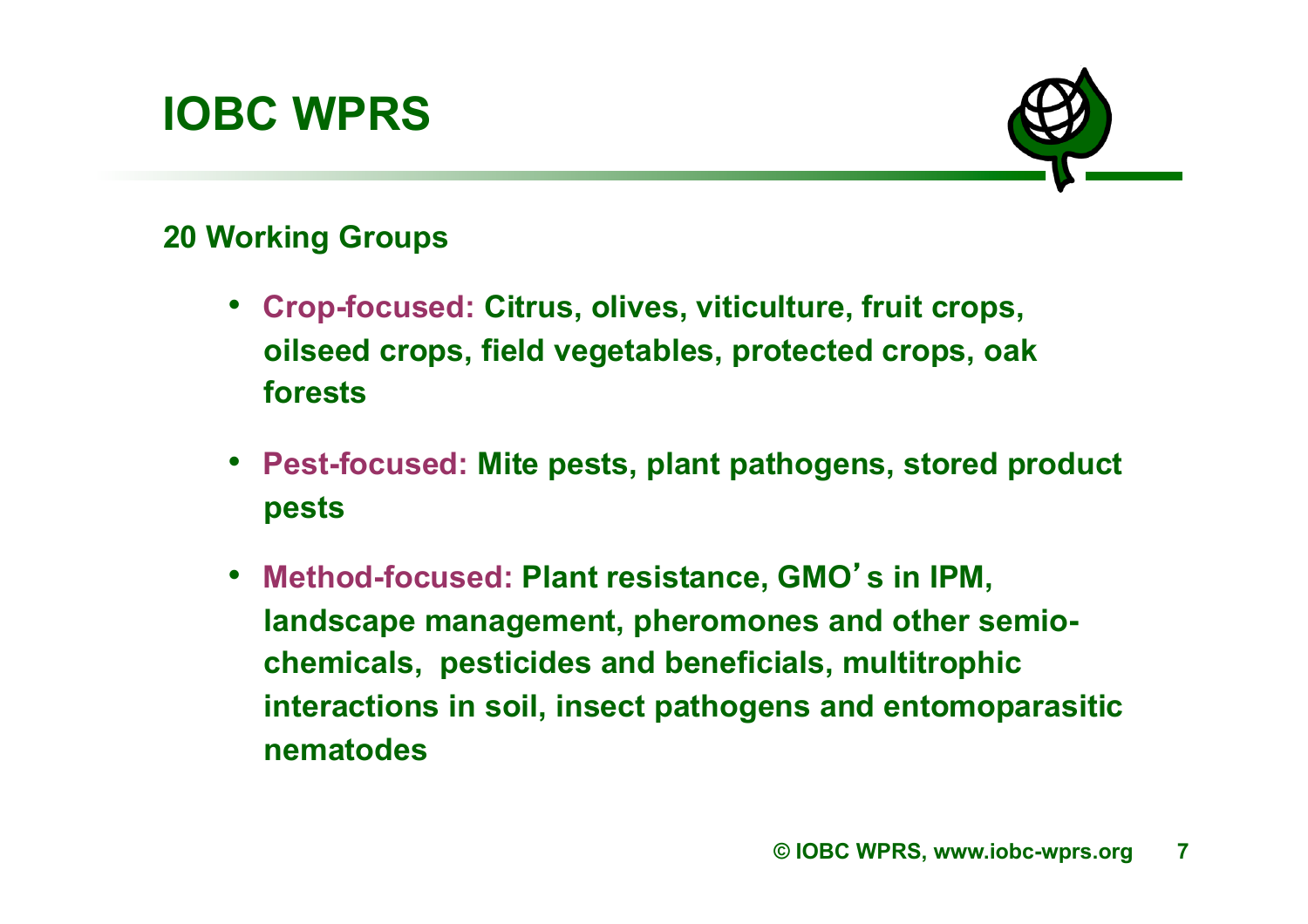### **IOBC WPRS**



**5 Commissions (small expert groups)** 

- **Publications**
- **Identification of entomophagous insects and insect pathogens**
- **Guidelines for Integrated Production**
- **Harmonized regulation of biocontrol agents**
- **IP and Biocontrol in North-African countries**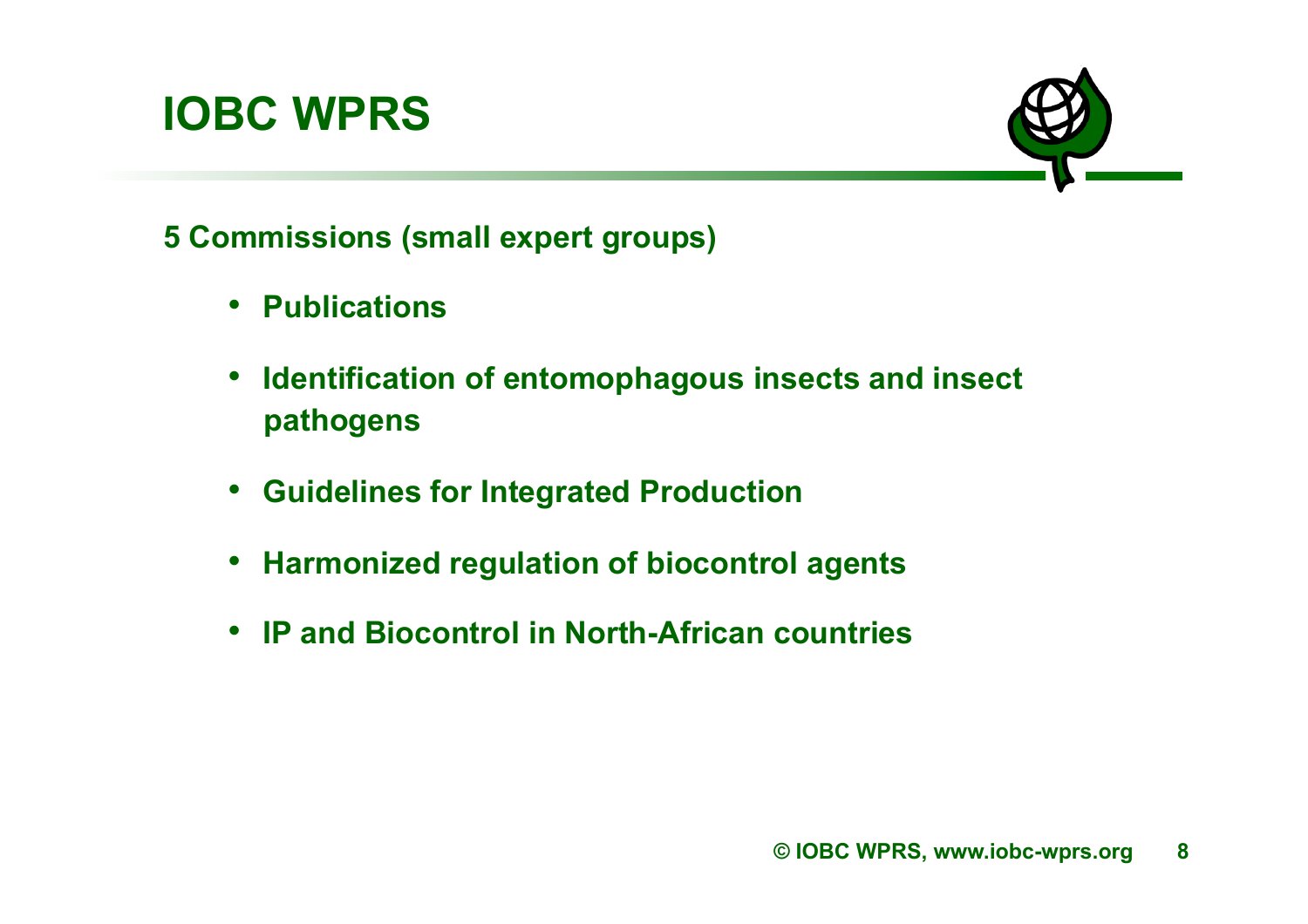

- **Access to the worldwide network of biocontrol and IPM collaboration of IOBC**
- **Support the objectives, commissions and other activities of IOBC-WPRS**
- **Free online access to IOBC-WPRS Bulletins and other publications**
- **Reduced registration fees for IOBC-WPRS meetings**
- **Reduced subscription fee for BioControl**

**IOBC-WPRS offers the ideal platform and network for your research and its implementation !**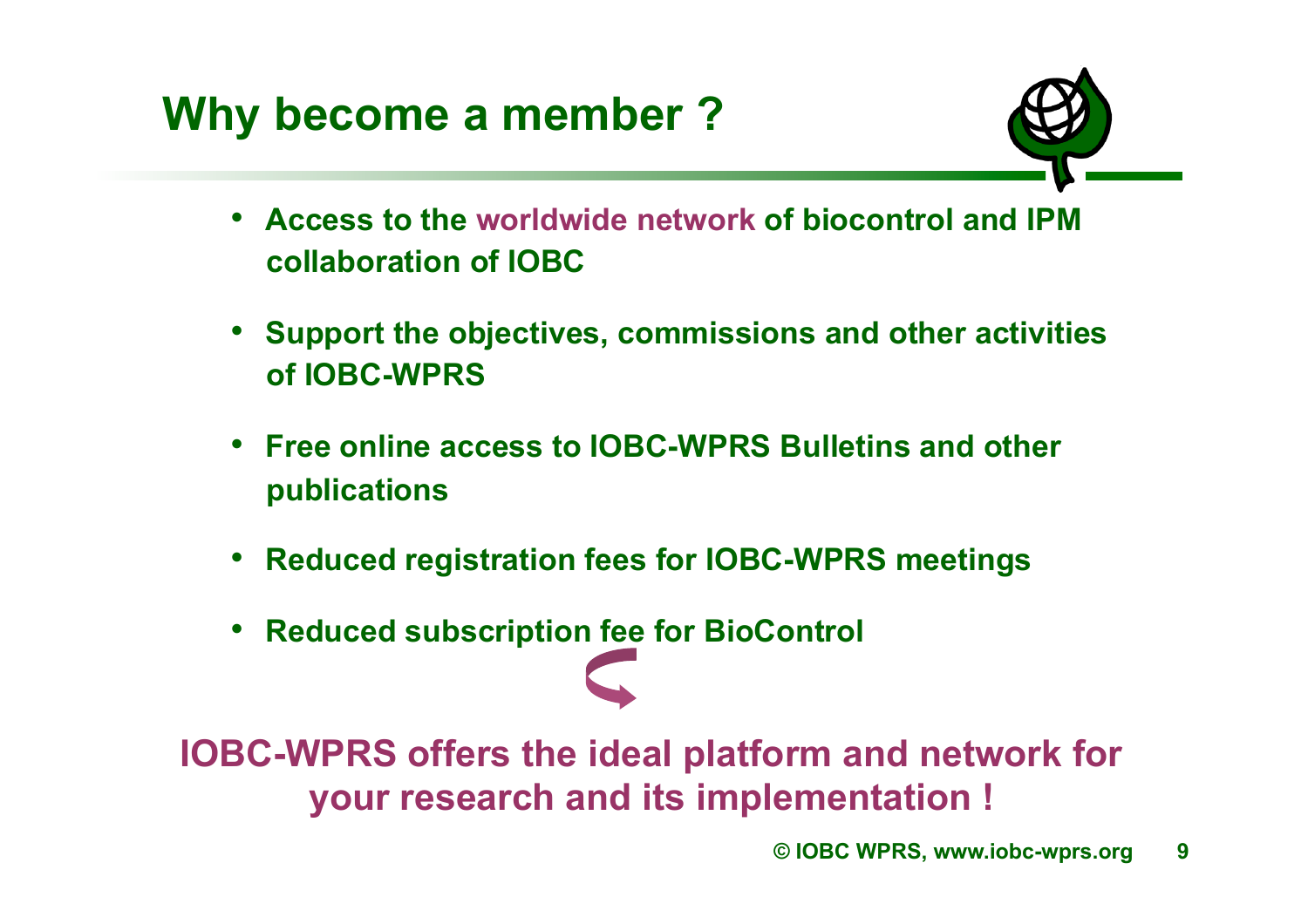**How to become a member ?** 



- **Employment at an institution holding an** "**institutional**"  **or**  "**supporting**" **membership**
- **Joining IOBC-WPRS by** "**individual**" **membership online registration and payment**
- **Activate your membership after attending a meeting**

**iobc-wprs.org under Membership or** 

**ask the Convenor or Liaison Officer for more information**